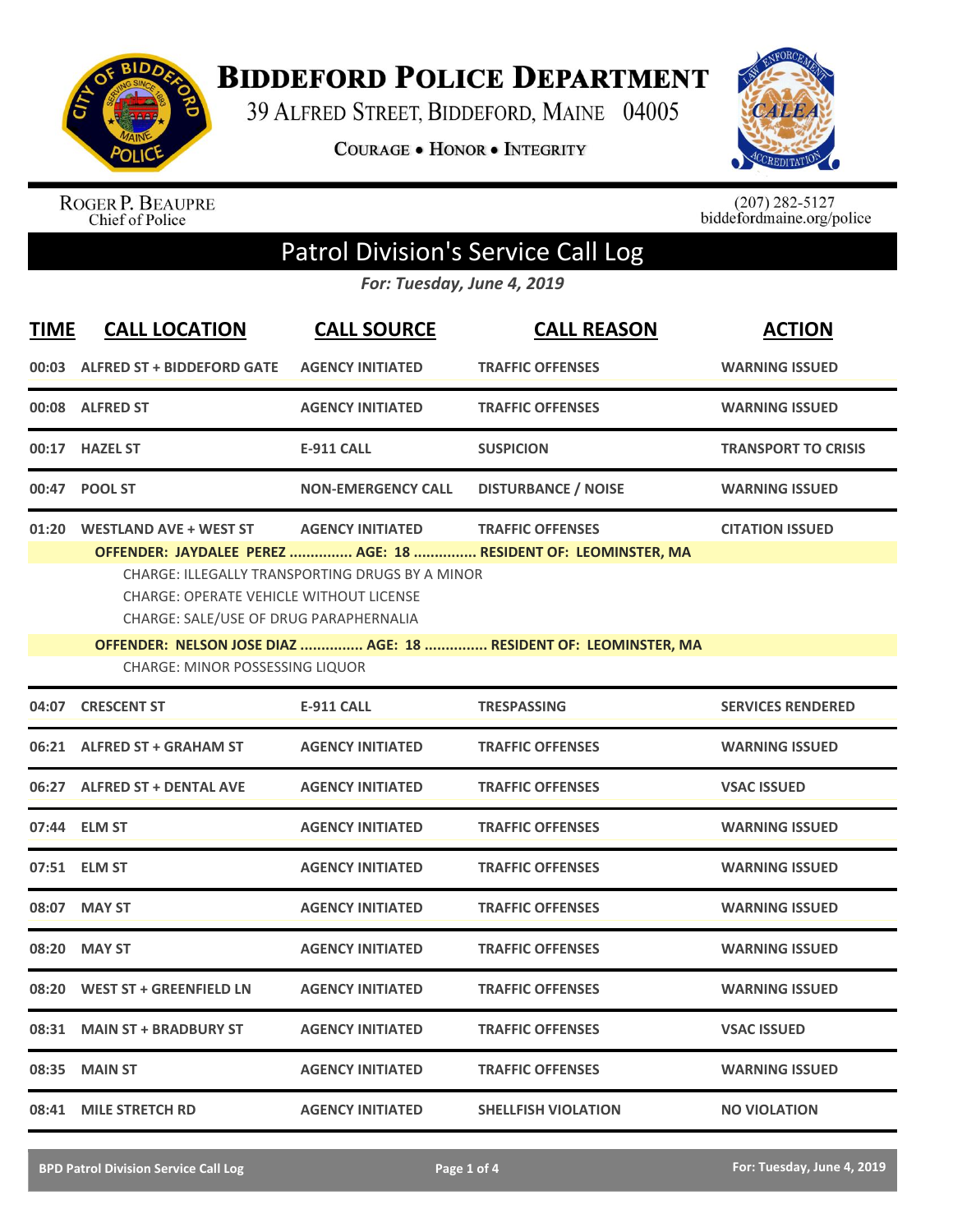| <b>TIME</b> | <b>CALL LOCATION</b>          | <b>CALL SOURCE</b>        | <b>CALL REASON</b>                             | <b>ACTION</b>               |
|-------------|-------------------------------|---------------------------|------------------------------------------------|-----------------------------|
|             | 08:41 ALFRED ST               | <b>WALK-IN AT STATION</b> | <b>DISTURBANCE / NOISE</b>                     | <b>REPORT TAKEN</b>         |
| 08:46       | <b>MAIN ST</b>                | <b>AGENCY INITIATED</b>   | <b>TRAFFIC OFFENSES</b>                        | <b>WARNING ISSUED</b>       |
|             | 08:59 ALFRED ST               | <b>AGENCY INITIATED</b>   | <b>TRAFFIC OFFENSES</b>                        | <b>VSAC ISSUED</b>          |
|             | 09:13 ALFRED ST               | <b>AGENCY INITIATED</b>   | <b>TRAFFIC OFFENSES</b>                        | <b>WARNING ISSUED</b>       |
|             | 09:29 ALFRED ST               | <b>AGENCY INITIATED</b>   | <b>TRAFFIC OFFENSES</b>                        | <b>WARNING ISSUED</b>       |
|             | 09:36 ALFRED ST               | <b>AGENCY INITIATED</b>   | <b>TRAFFIC OFFENSES</b>                        | <b>VSAC ISSUED</b>          |
|             | 09:46 FOSS ST                 | <b>WALK-IN AT STATION</b> | <b>PAPERWORK</b>                               | <b>SERVICES RENDERED</b>    |
|             | 09:55 ALFRED ST               | <b>AGENCY INITIATED</b>   | <b>TRAFFIC OFFENSES</b>                        | <b>VSAC ISSUED</b>          |
|             | 10:18 FOSS ST                 | <b>AGENCY INITIATED</b>   | <b>PAPERWORK</b>                               | <b>PAPERWORK NOT SERVED</b> |
|             | <b>10:20 PRECOURT ST</b>      | <b>AGENCY INITIATED</b>   | <b>ALL OTHER</b>                               | <b>SERVICES RENDERED</b>    |
|             | 10:26 ELM ST                  | <b>AGENCY INITIATED</b>   | <b>TRAFFIC OFFENSES</b>                        | <b>VSAC ISSUED</b>          |
| 10:30       | <b>MARINER WAY</b>            | <b>NON-EMERGENCY CALL</b> | <b>ARTICLES LOST/FOUND</b>                     | <b>SERVICES RENDERED</b>    |
|             | 10:32 QUIMBY ST               | <b>NON-EMERGENCY CALL</b> | <b>PARKING COMPLAINT</b>                       | <b>SERVICES RENDERED</b>    |
|             | 10:37 POOL ST                 | <b>NON-EMERGENCY CALL</b> | <b>ANIMAL COMPLAINT</b>                        | <b>GONE ON ARRIVAL</b>      |
|             | 10:38 GRANITE ST              | <b>AGENCY INITIATED</b>   | <b>PRO-ACTIVE DV RESPONSE TEAM</b>             | <b>NEGATIVE CONTACT</b>     |
|             | 10:38 HILL ST                 | <b>E-911 CALL</b>         | 911 MISUSE                                     | <b>SERVICES RENDERED</b>    |
|             | 10:43 ELM ST                  | <b>AGENCY INITIATED</b>   | <b>TRAFFIC OFFENSES</b>                        | <b>WARNING ISSUED</b>       |
|             | 10:51 ALFRED ST               | <b>WALK-IN AT STATION</b> | <b>COURT ORDERED CHECK IN</b>                  | <b>SERVICES RENDERED</b>    |
|             | 10:53 MAIN ST + WASHINGTON ST | <b>NON-EMERGENCY CALL</b> | <b>INFORMATION</b>                             | <b>SERVICES RENDERED</b>    |
|             | 10:54 ELM ST                  | <b>AGENCY INITIATED</b>   | <b>TRAFFIC OFFENSES</b>                        | <b>WARNING ISSUED</b>       |
|             | 11:04 GRAHAM ST               | <b>AGENCY INITIATED</b>   | <b>PRO-ACTIVE DV RESPONSE TEAM</b>             | <b>NEGATIVE CONTACT</b>     |
|             | 11:06 ELM ST                  | <b>AGENCY INITIATED</b>   | <b>TRAFFIC OFFENSES</b>                        | <b>WARNING ISSUED</b>       |
|             | 11:32 ELM ST                  | <b>NON-EMERGENCY CALL</b> | ATTEMPTED/THREATENED SUICIDE SERVICES RENDERED |                             |
|             | 11:32 ALFRED ST               | <b>AGENCY INITIATED</b>   | <b>TRAFFIC OFFENSES</b>                        | <b>VSAC ISSUED</b>          |
|             | 11:34 LINCOLN ST              | E-911 CALL                | 911 MISUSE                                     | <b>SERVICES RENDERED</b>    |
|             | 11:39 ALEXANDER DR            | <b>AGENCY INITIATED</b>   | <b>PRO-ACTIVE DV RESPONSE TEAM</b>             | <b>NO VIOLATION</b>         |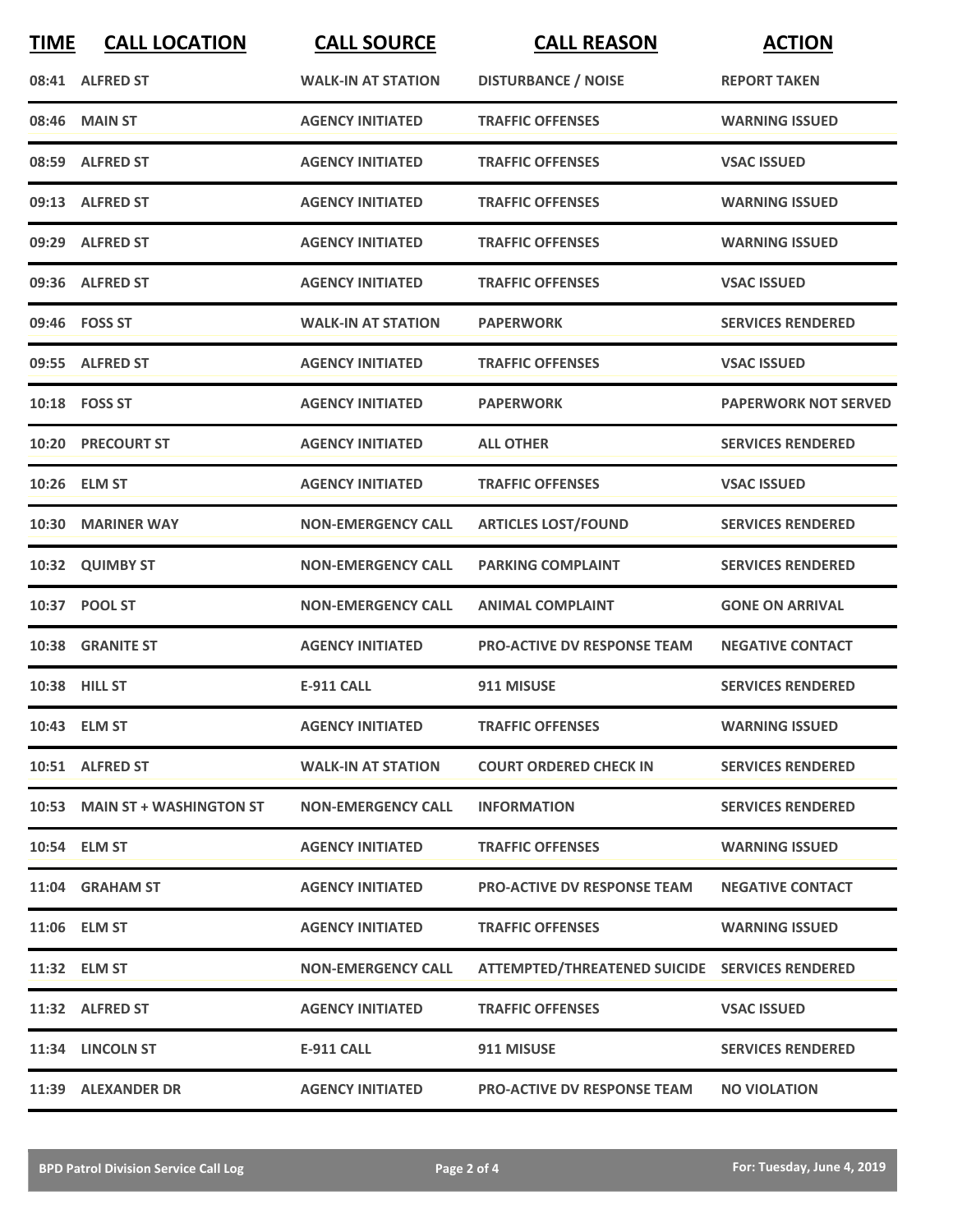| <b>TIME</b> | <b>CALL LOCATION</b>                                                   | <b>CALL SOURCE</b>        | <b>CALL REASON</b>                                                 | <b>ACTION</b>                |
|-------------|------------------------------------------------------------------------|---------------------------|--------------------------------------------------------------------|------------------------------|
|             | 11:43 CENTER ST                                                        | <b>NON-EMERGENCY CALL</b> | ATTEMPTED/THREATENED SUICIDE TRANSPORT TO HOSPITAL                 |                              |
|             | 11:46 HAZEL ST                                                         | <b>WALK-IN AT STATION</b> | <b>CIVIL COMPLAINT</b>                                             | <b>CIVIL COMPLAINT</b>       |
|             | 12:12 SUMMER ST                                                        | <b>WALK-IN AT STATION</b> | <b>HARASSMENT</b>                                                  | <b>SERVICES RENDERED</b>     |
|             | 12:14 ROCKY WAY                                                        | <b>E-911 CALL</b>         | 911 MISUSE                                                         | <b>REFERRED OTHER AGENCY</b> |
|             | 12:25    FOSS ST                                                       | <b>E-911 CALL</b>         | <b>ANIMAL COMPLAINT</b>                                            | <b>SERVICES RENDERED</b>     |
|             | 12:30 HILLS BEACH RD                                                   | <b>NON-EMERGENCY CALL</b> | <b>ARTICLES LOST/FOUND</b>                                         | <b>SERVICES RENDERED</b>     |
|             | 12:32 LIND AVE                                                         | <b>AGENCY INITIATED</b>   | <b>PRO-ACTIVE DV RESPONSE TEAM</b>                                 | <b>NO VIOLATION</b>          |
|             | 12:50 ALFRED ST                                                        | <b>NON-EMERGENCY CALL</b> | <b>COURT ORDERED CHECK IN</b>                                      | <b>SERVICES RENDERED</b>     |
|             | 12:52 ALFRED ST                                                        | <b>OTHER</b>              | <b>ALL OTHER</b>                                                   | <b>CITATION ISSUED</b>       |
|             | CHARGE: DOMESTIC VIOLENCE ASSAULT, PRIORS DV<br><b>CHARGE: ROBBERY</b> |                           | OFFENDER: SHAWN EDWARD BAILEY  AGE: 31  RESIDENT OF: BIDDEFORD, ME |                              |
|             | 13:33 ANDREWS RD                                                       | <b>E-911 CALL</b>         | 911 MISUSE                                                         | <b>REFERRED OTHER AGENCY</b> |
| 13:34       | <b>POOL ST</b>                                                         | <b>AGENCY INITIATED</b>   | <b>TRAFFIC OFFENSES</b>                                            | <b>VSAC ISSUED</b>           |
| 13:46       | <b>SULLIVAN ST</b>                                                     | <b>E-911 CALL</b>         | 911 MISUSE                                                         | <b>WARNING ISSUED</b>        |
| 14:28       | <b>BARRA RD</b>                                                        | <b>NON-EMERGENCY CALL</b> | <b>ANIMAL COMPLAINT</b>                                            | <b>NO VIOLATION</b>          |
|             | 14:30 POOL ST                                                          | <b>NON-EMERGENCY CALL</b> | <b>VIOL PROTECTION FROM ABUSE</b>                                  | <b>REPORT TAKEN</b>          |
|             | 15:05 ALFRED ST                                                        | <b>NON-EMERGENCY CALL</b> | <b>DRUG INTEL</b>                                                  | <b>SERVICES RENDERED</b>     |
|             | 15:16 ELM ST                                                           | <b>E-911 CALL</b>         | <b>MENTAL ILLNESS CASES</b>                                        | <b>SERVICES RENDERED</b>     |
|             | 15:32 ALFRED ST                                                        | <b>E-911 CALL</b>         | <b>DISTURBANCE / NOISE</b>                                         | <b>GONE ON ARRIVAL</b>       |
|             | 15:44 POOL ST + HILLS BEACH RD                                         | <b>AGENCY INITIATED</b>   | <b>TRAFFIC OFFENSES</b>                                            | <b>VSAC ISSUED</b>           |
|             | 16:10 ALFRED ST                                                        | <b>WALK-IN AT STATION</b> | <b>COURT ORDERED CHECK IN</b>                                      | <b>SERVICES RENDERED</b>     |
|             | 16:21 POOL ST                                                          | <b>AGENCY INITIATED</b>   | <b>TRAFFIC OFFENSES</b>                                            | <b>WARNING ISSUED</b>        |
|             | 16:27 QUIMBY ST                                                        | <b>WALK-IN AT STATION</b> | <b>CRIM THREAT / TERRORIZING</b>                                   | <b>SERVICES RENDERED</b>     |
|             | <b>16:48 MAIN ST</b>                                                   | <b>NON-EMERGENCY CALL</b> | <b>CHECK WELFARE</b>                                               | <b>SERVICES RENDERED</b>     |
|             | 16:51 POOL ST + BRIDGE RD                                              | <b>RADIO</b>              | <b>ALL OTHER</b>                                                   | <b>NO ACTION REQUIRED</b>    |
|             | 17:00 LINCOLN ST                                                       | <b>E-911 CALL</b>         | 911 MISUSE                                                         | <b>NO ACTION REQUIRED</b>    |
|             | 17:05 WELLSPRING RD                                                    | <b>NON-EMERGENCY CALL</b> | <b>POLICE INFORMATION</b>                                          | <b>SERVICES RENDERED</b>     |